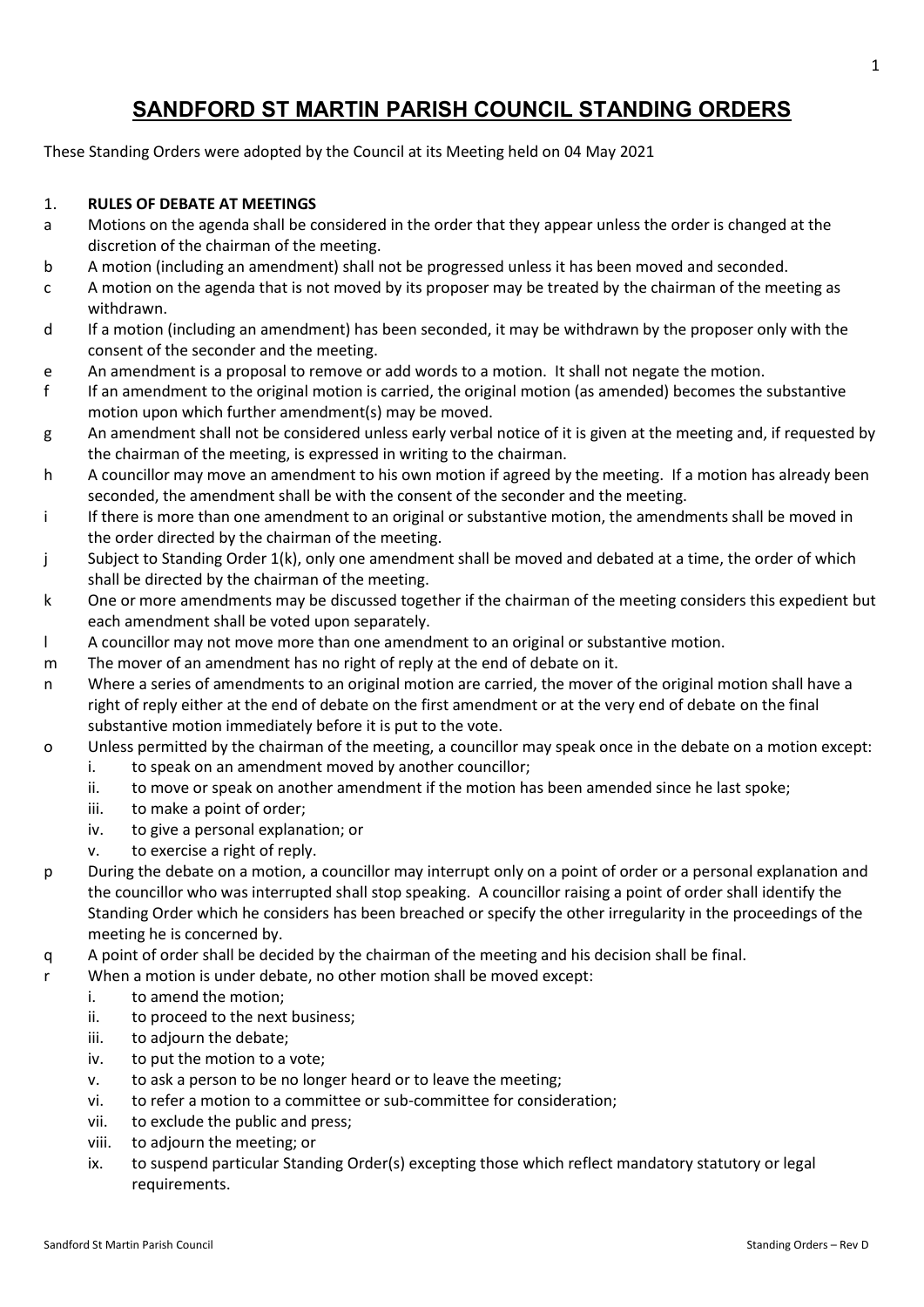- s Before an original or substantive motion is put to the vote, the chairman of the meeting shall be satisfied that the motion has been sufficiently debated and that the mover of the motion under debate has exercised or waived his right of reply.
- t Excluding motions moved under Standing Order 1(r), the contributions or speeches by a councillor shall relate only to the motion under discussion and shall not exceed 5 minutes without the consent of the chairman of the meeting.

### 2. **DISORDERLY CONDUCT AT MEETINGS**

- a No person shall obstruct the transaction of business at a meeting or behave offensively or improperly. If this Standing Order is ignored, the chairman of the meeting shall request such person(s) to moderate or improve their conduct.
- b If person(s) disregard the request of the chairman of the meeting to moderate or improve their conduct, any councillor or the chairman of the meeting may move that the person be no longer heard or be excluded from the meeting. The motion, if seconded, shall be put to the vote without discussion.
- c If a resolution made under Standing Order 2(b) is ignored, the chairman of the meeting may take further reasonable steps to restore order or to progress the meeting. This may include temporarily suspending or closing the meeting.

# 3. **MEETINGS GENERALLY**

| <b>Full Council meetings</b> |  |
|------------------------------|--|
| Committee meetings           |  |
| Sub-committee meetings       |  |

- a **● Meetings shall not take place in premises which at the time of the meeting are used for the supply of alcohol, unless no other premises are available free of charge or at a reasonable cost.**
- b **● The minimum three clear days for notice of a meeting does not include the day on which notice was issued, the day of the meeting, a Sunday, a day of the Christmas break, a day of the Easter break or of a bank holiday or a day appointed for public thanksgiving or mourning.**
- c **● The minimum three clear days' public notice for a meeting does not include the day on which the notice was issued or the day of the meeting unless the meeting is convened at shorter notice.**
- d ●**Meetings shall be open to the public unless their presence is prejudicial to the public interest by reason of the confidential nature of the business to be transacted or for other special reasons. The public's exclusion from part or all of a meeting shall be by a resolution which shall give reasons for the public's exclusion.**
- e Members of the public may make representations, answer questions and give evidence at a meeting which they are entitled to attend in respect of the business on the agenda.
- f The period of time designated for public participation at a meeting in accordance with Standing Order 3(e) shall not exceed 15 minutes unless directed by the chairman of the meeting.
- g Subject to Standing Order 3(f), a member of the public shall not speak for more than 3 minutes.
- h In accordance with Standing Order 3(e), a question shall not require a response at the meeting nor start a debate on the question. The chairman of the meeting may direct that a written or oral response be given.
- i A person shall raise his hand when requesting to speak and stand when speaking (except when a person has a disability or is likely to suffer discomfort). The chairman of the meeting may at any time permit a person to be seated when speaking.
- j A person who speaks at a meeting shall direct his comments to the chairman of the meeting.
- k Only one person is permitted to speak at a time. If more than one person wants to speak, the chairman of the meeting shall direct the order of speaking.
- l ●**Subject to Standing Order 3(m), a person who attends a meeting is permitted to report on the meeting whilst the meeting is open to the public. To "report" means to film, photograph, make an audio recording of meeting proceedings, use any other means for enabling persons not present to see or hear the meeting as it takes place or later or to report or to provide oral or written commentary about the meeting so that the report or commentary is available as the meeting takes place or later to persons not present.**
- m ●**A person present at a meeting may not provide an oral report or oral commentary about a meeting as it takes place without permission.**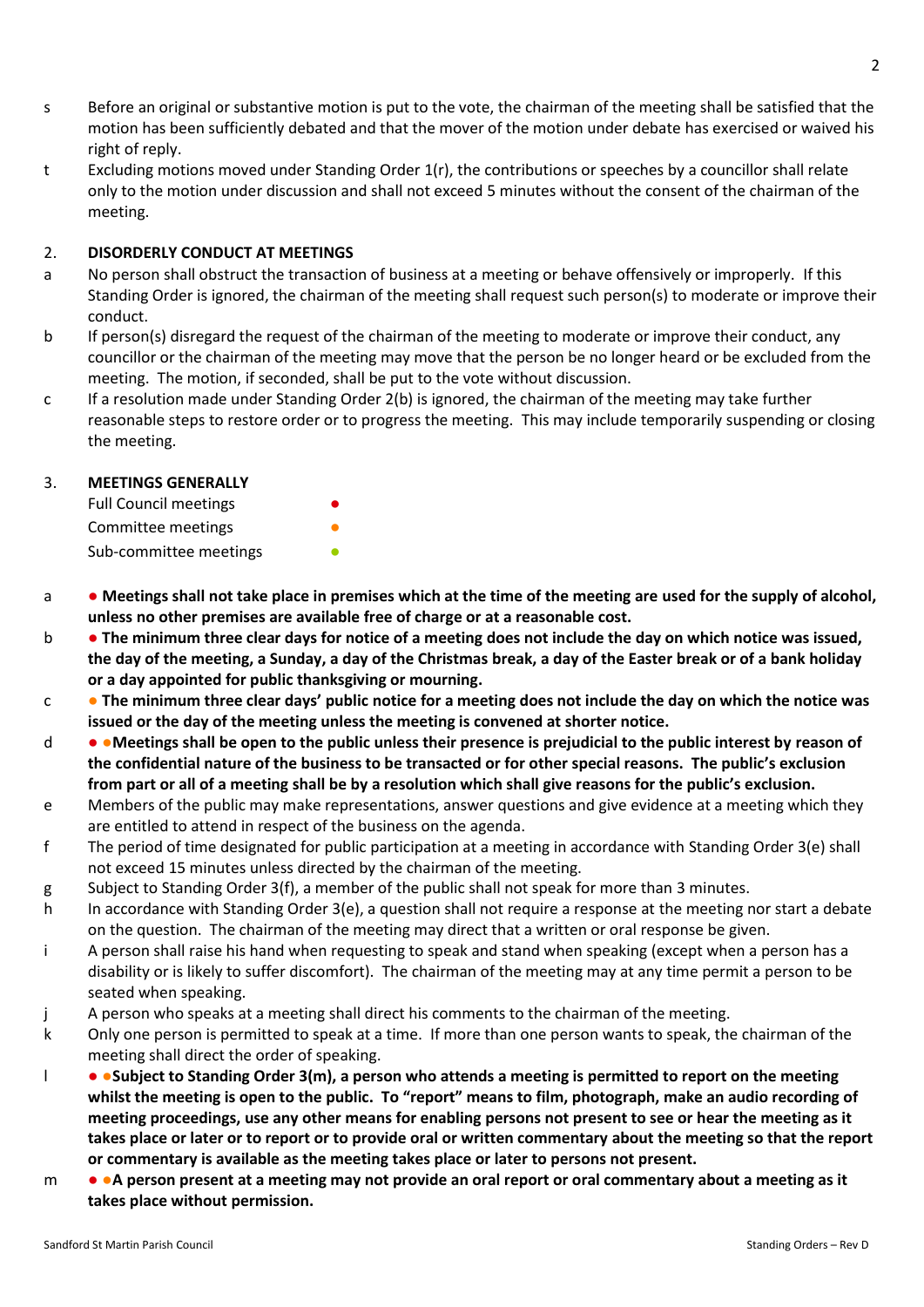- n ● **The press shall be provided with reasonable facilities for the taking of their report of all or part of a meeting at which they are entitled to be present.**
- o **Subject to Standing Orders which indicate otherwise, anything authorised or required to be done by, to or before the Chairman of the Council may in his absence by done by, to or before the Vice-Chairman of the Council (if there is one).**
- p **The Chairman of the Council, if present shall preside at a meeting. If the Chairman is absent from a meeting, the Vice-Chairman of the Council (if there is one) if present, shall preside. If both the Chairman and the Vice-Chairman are absent from a meeting, a councillor as chosen by the councillors present at the meeting shall preside at the meeting.**
- q ● **Subject to a meeting being quorate, all questions at a meeting shall be decided by a majority of the councillors and non-councillors with voting rights present and voting.**
- r ● **The chairman of a meeting may give an original vote on any matter put to the vote, and in the case of an equality of votes may exercise his casting vote whether or not he gave an original vote.** *See Standing Orders 5(h) and (i) for the different rules that apply in the election of the Chairman of the Council at the Annual Meeting of the Council.*
- s **Unless Standing Orders provide otherwise, voting on a question shall be by a show of hands. At the request of a councillor, the voting on any question shall be recorded so as to show whether each councillor present and voting gave his vote for or against that question.** Such a request shall be made before moving on to the next item of business on the agenda.
- t The minutes of a meeting shall include an accurate record of the following:
	- i. the time and place of the meeting;
	- ii. the names of councillors who are present and the names of councillors who are absent;
	- iii. interests that have been declared by councillors and non-councillors with voting rights;
	- iv. the grant of dispensations (if any) to councillors and non-councillors with voting rights;
	- v. whether a councillor or non-councillor with voting rights left the meeting when matters that they held interests in were being considered;
	- vi. if there was a public participation session; and
	- vii. the resolutions made.
- u ● **A councillor or a non-councillor with voting rights who has a disclosable pecuniary interest or another interest as set out in the Council's Code of Conduct in a matter being considered at a meeting is subject to statutory limitations or restrictions under the code on his right to participate and vote on that matter.**
- v **No business may be transacted at a meeting unless at least one-third of the whole number of members of the Council are present and in no case shall the quorum of a meeting be less than three.** *See Standing Order 4d(viii) for the quorum of a committee or sub-committee meeting.*
- w ● **If a meeting is or becomes inquorate no business shall be transacted** and the meeting shall be closed. The business on the agenda for the meeting shall be adjourned to another meeting.
- x A meeting shall not exceed a period of 3 hours.
- y The Code of Conduct adopted by the council shall apply to councillors in respect of the entire meeting.

# 4. **COMMITTEES AND SUB-COMMITTEES**

- a **Unless the Council determines otherwise, a committee may appoint a sub-committee whose terms of reference and members shall be determined by the committee.**
- b **The members of a committee may include non-councillors unless it is a committee which regulates and controls the finances of the Council.**
- c **Unless the Council determines otherwise, all the members of an advisory committee and a sub-committee of the advisory committee may be non-councillors.**
- d The Council may appoint standing committees or other committees as may be necessary, and:
	- i. shall determine their terms of reference;
	- ii. shall determine the number and time of the ordinary meetings of a standing committee up until the date of the next annual meeting of the Council;
	- iii. shall permit a committee, other than in respect of the ordinary meetings of a committee, to determine the number and time of its meetings;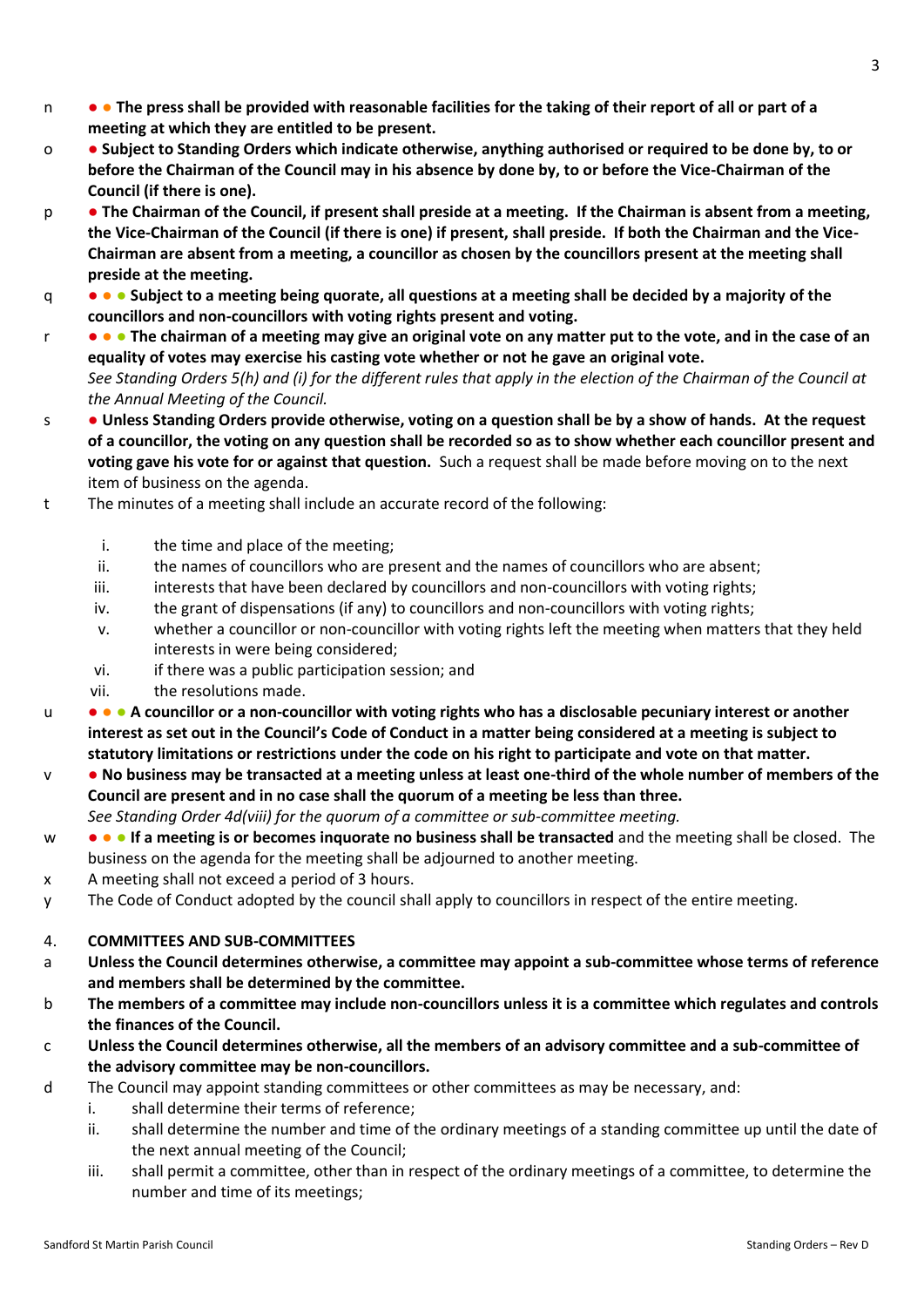- iv. shall, subject to Standing Orders 4(b) and (c), appoint and determine the terms of office of members of such a committee;
- v. may, subject to Standing Orders 4(b) and (c), appoint and determine the terms of office of the substitute members to a committee whose role is to replace the ordinary members at a meeting of a committee if the ordinary members of the committee confirm to the Proper Officer 3 days before the meeting that they are unable to attend;
- vi. shall, after it has appointed the members of a standing committee, appoint the chairman of the standing committee;
- vii. shall permit a committee other than a standing committee, to appoint its own chairman at the first meeting of the committee;
- viii. shall determine the place, notice requirements and quorum for a meeting of a committee and a subcommittee which, in both cases, shall be no less than three;
- ix. shall determine if the public may participate at a meeting of a committee;
- x. shall determine if the public and press are permitted to attend the meetings of a sub-committee and also the advance public notice requirements, if any, required for the meetings of a sub-committee;
- xi. shall determine if the public may participate at a meeting of a sub-committee that they are permitted to attend; and
- xii. may dissolve a committee or a sub-committee.

# 5. **ORDINARY COUNCIL MEETINGS**

- a **In an election year, the Annual Meeting of the Council shall be held on or within 14 days following the day on which the councillors elected take office.**
- b **In a year which is not an election year, the Annual Meeting of the Council shall be held on such day in May as the Council decides.**
- c **If no other time is fixed, the Annual Meeting of the Council shall take place at 6pm.**
- d **In addition to the Annual Meeting of the Council, at least three other ordinary meetings shall be held in each year on such dates and times as the Council decides.**
- e **The first business conducted at the Annual Meeting of the Council shall be the election of the Chairman and Vice-Chairman (if there is one) of the Council.**
- f **The Chairman of the Council, unless he has resigned or becomes disqualified, shall continue in office and preside at the Annual Meeting until his successor is elected at the next Annual Meeting of the Council.**
- g **The Vice-Chairman of the Council, if there is one, unless he resigns or becomes disqualified, shall hold office until immediately after the election of the Chairman of the Council at the next Annual Meeting of the Council.**
- h **In an election year, if the current Chairman of the Council has not been re-elected as a member of the Council, he shall preside at the Annual Meeting until a successor Chairman of the Council has been elected. The current Chairman of the Council shall not have an original vote in respect of the election of the new Chairman of the Council but shall give a casting vote in the case of an equality of votes.**
- i **In an election year, if the current Chairman of the Council has been re-elected as a member of the Council, he shall preside at the Annual Meeting until a new Chairman of the Council has been elected. He may exercise an original vote in respect of the election of the new Chairman of the Council and shall give a casting vote in the case of an equality of votes.**
- j Following the election of the Chairman of the Council and Vice-Chairman (if there is one) of the Council at the Annual Meeting, the business shall include:
	- i. **In an election year, delivery by the Chairman of the Council and councillors of their Acceptance of Office forms unless the Council resolves for this to be done at a later date. In a year which is not an election year, delivery by the Chairman of the Council of his Acceptance of Office form unless the Council resolves for this to be done at a later date;**
	- ii. Confirmation of the accuracy of the minutes of the last meeting of the Council;
	- iii. Receipt of the minutes of the last meeting of a committee;
	- iv. Consideration of the recommendations made by a committee;
	- v. Review of delegation arrangements to committees, sub-committees, staff and other local authorities;
	- vi. Review of the terms of reference for committees;
	- vii. Appointment of members to existing committees;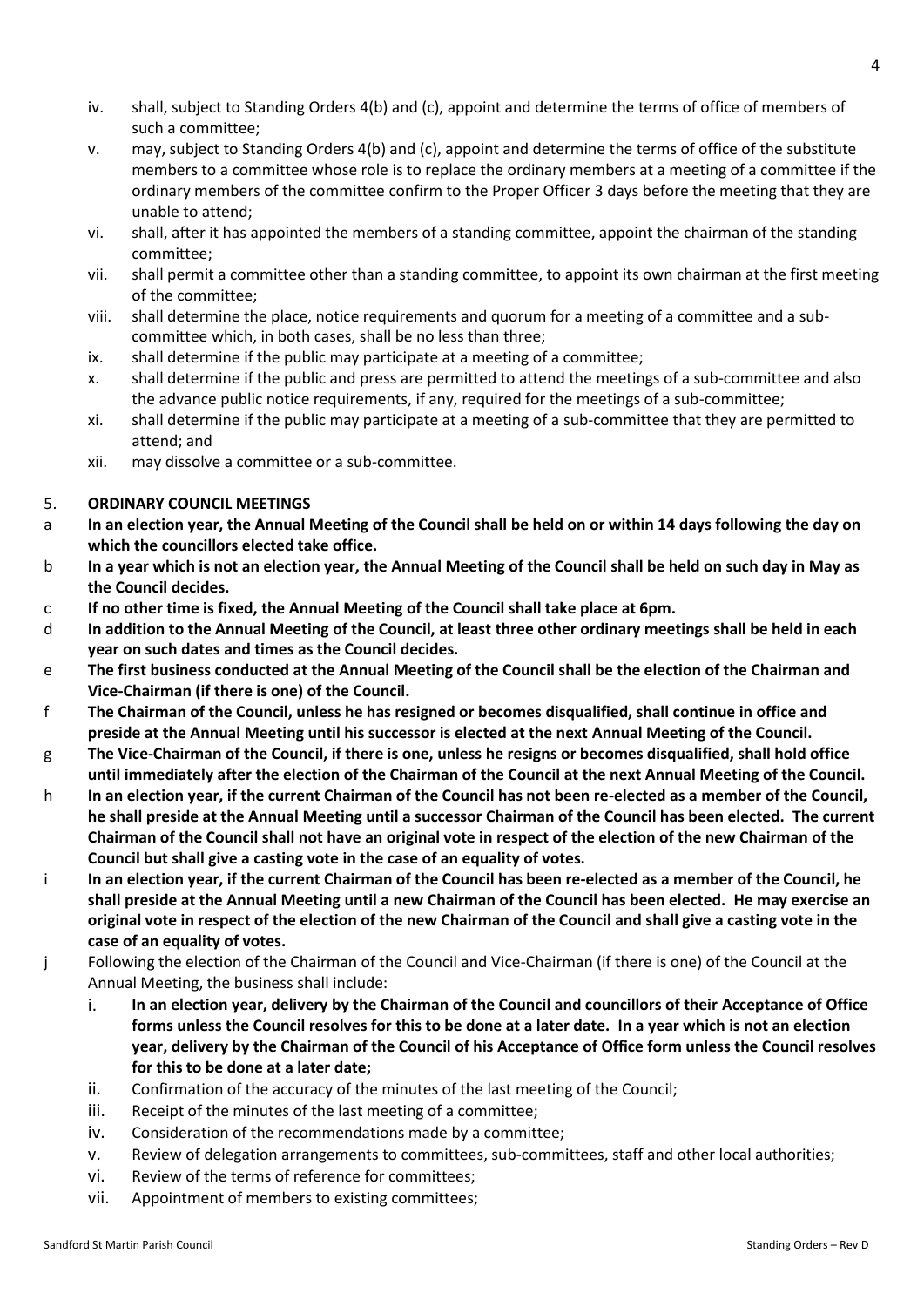- viii. Appointment of any new committees in accordance with Standing Order 4;
- ix. Review and adoption of appropriate Standing Orders and Financial Regulations;
- x. Review of arrangements (including legal agreements) with other local authorities, not-for-profit bodies and businesses;
- xi. Review of representation on or work with external bodies and arrangements for reporting back;
- xii. In an election year, to make arrangements with a view to the Council becoming eligible to exercise the general power of competence in the future;
- xiii. Review of inventory of land and other assets including buildings and office equipment;
- xiv. Confirmation of arrangements for insurance cover in respect of all insurable risks;
- xv. Review of the Council's and/or staff subscriptions to other bodies;
- xvi. Review of the Council's complaints procedure;
- xvii. Review of the Council's expenditure incurred under s.137 of the Local Government Act 1972 or the general power of competence.
- xviii. Determining the time and place of ordinary meetings of the Council up to and including the next Annual Meeting of the Council.
- xix. Review of the dates of review of all Council's policies, procedures and notices to include the Council's policies, procedures and practices in respect of its obligations under freedom of information and data protection legislation (*see also Standing Orders 11, 20 and 21),* the Council's policy for dealing with the press/media, and the Council's employment policies and procedures.

#### 6. **EXTRAORDINARY MEETINGS OF THE COUNCIL, COMMITTEES AND SUB-COMMITTEES**

- a **The Chairman of the Council may convene an extraordinary meeting of the Council at any time.**
- b **If the Chairman of the Council does not call an extraordinary meeting of the Council within seven days of having been requested in writing to do so by two councillors, any two councillors may convene an extraordinary meeting of the Council. The public notice giving the time, place and agenda for such a meeting shall be signed by the two councillors.**
- c The chairman of a committee or a sub-committee may convene an extraordinary meeting of the committee or the sub-committee at any time.
- d If the chairman of a committee or a sub-committee does not call an extraordinary meeting within seven days of having been requested to do so by two members of the committee or the sub-committee, any two members of the committee or the sub-committee may convene an extraordinary meeting of the committee or a subcommittee.

### 7. **PREVIOUS RESOLUTIONS**

- a A resolution shall not be reversed within six months except either by a special motion, which requires written notice by at least three councillors to be given to the Proper Officer in accordance with Standing Order 9, or by a motion moved in pursuance of the recommendation of a committee or a sub-committee.
- b When a motion moved pursuant to Standing Order 7(a) has been disposed of, no similar motion may be moved for a further six months.

#### 8. **VOTING ON APPOINTMENTS**

a Where more than two persons have been nominated for a position to be filled by the Council and none of those persons has received an absolute majority of votes in their favour, the name of the person having the least number of votes shall be struck off the list and a fresh vote taken. This process shall continue until a majority of votes is given in favour of one person. A tie in votes may be settled by the casting vote exercisable by the chairman of the meeting.

#### 9. **MOTIONS FOR A MEETING THAT REQUIRE WRITTEN NOTICE TO BE GIVEN TO THE PROPER OFFICER**

- a A motion shall relate to the responsibilities of the meeting for which it is tabled and in any event shall relate to the performance of the Council's statutory functions, powers and obligations or an issue which specifically affects the Council's area or its residents.
- b No motion may be moved at a meeting unless it is on the agenda and the mover has given written notice of its wording to the Proper Officer at least five clear days before the meeting. Clear days do not include the day of the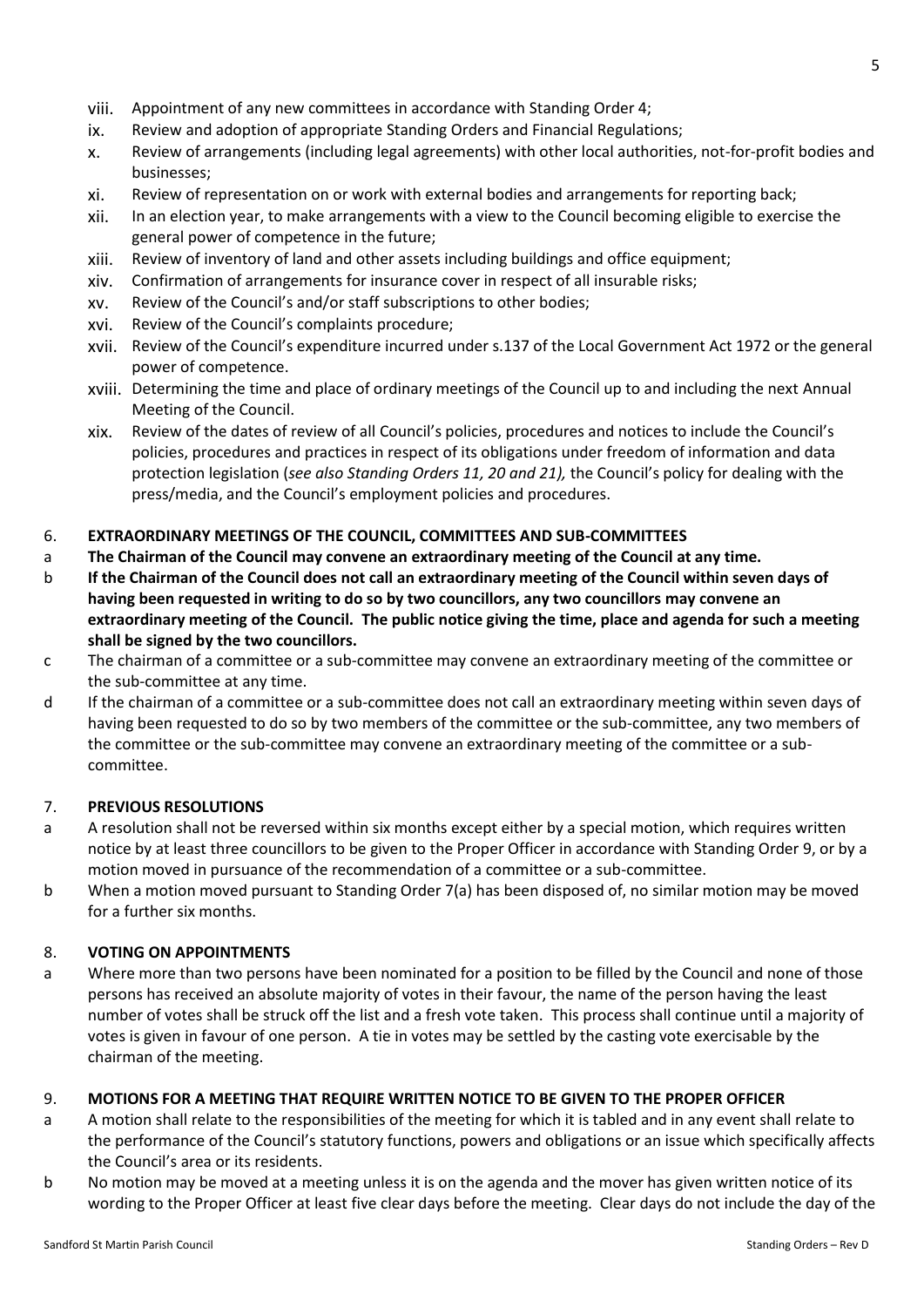notice or the day of the meeting.

- c The Proper Officer may, before including a motion on the agenda received in accordance with Standing Order 9(b), correct obvious grammatical or typographical errors in the wording of the motion.
- d If the Proper Officer considers the wording of a motion received in accordance with Standing Order 9(b) is not clear in meaning, the motion shall be rejected until the mover of the motion resubmits it, so that it can be understood, in writing, to the Proper Officer at least five clear days before the meeting.
- e If the wording or subject of a proposed motion is considered improper, the Proper Officer shall consult with the chairman of the forthcoming meeting or, as the case may be, the councillors who have convened the meeting, to consider whether the motion shall be included in the agenda or rejected.
- f The decision of the Proper Officer as to whether or not to include the motion on the agenda shall be final.
- g Motions received shall be recorded and numbered in the order that they are received.
- h Motions rejected shall be recorded with an explanation by the Proper Officer of the reason for rejection.

#### 10. **MOTIONS AT A MEETING THAT DO NOT REQUIRE WRITTEN NOTICE**

- a The following motions may be moved at a meeting without written notice to the Proper Officer:
	- i. to correct an inaccuracy in the draft minutes of a meeting;
	- ii. to move to a vote;
	- iii. to defer consideration of a motion;
	- iv. to refer a motion to a particular committee or sub-committee;
	- v. to appoint a person to preside at a meeting;
	- vi. to change the order of business on the agenda;
	- vii. to proceed to the next business on the agenda;
	- viii. to require a written report;
	- ix. to appoint a committee or sub-committee and their members;
	- x. to extend the time limits for speaking;
	- xi. to exclude the press and public from a meeting in respect of confidential or other information which is prejudicial to the public interest;
	- xii. to not hear further from a councillor or a member of the public;
	- xiii. to exclude a councillor or member of the public for disorderly conduct;
	- xiv. to temporarily suspend the meeting;
	- xv. to suspend a particular Standing Order (unless it reflects mandatory statutory or legal requirements);
	- xvi. to adjourn the meeting;
	- xvii. to close the meeting;
	- xviii. to approve the accuracy of the minutes of the previous meeting;
	- xix. to consider a report and/or recommendations made by an employee, professional advisor, expert or consultant;
	- xx. to amend a motion relevant to the original under consideration provide the motion is not nullified;
	- xxi. to appoint representatives to outside bodies and to make arrangements for those representatives to report back the activities of outside bodies; or
	- xxii. to answer questions from councillors.
- b If a motion falls within the terms of reference of the Clerk, a referral of the same may be made to the Clerk provided that the Chairman may direct for it to be dealt with at the present meeting for reasons of urgency or expedience.

#### 11. **MANAGEMENT OF INFORMATION**

*See also Standing Order 20.*

- a **The Council shall have in place and keep under review, technical and organisational measures to keep secure information (including personal data) which it holds in paper and electronic form. Such arrangements shall include deciding who has access to personal data and encryption of personal data.**
- b **The Council shall have in place, and keep under review, policies for the retention and safe destruction of all information (including personal data) which it holds in paper and electronic form. The Council's retention**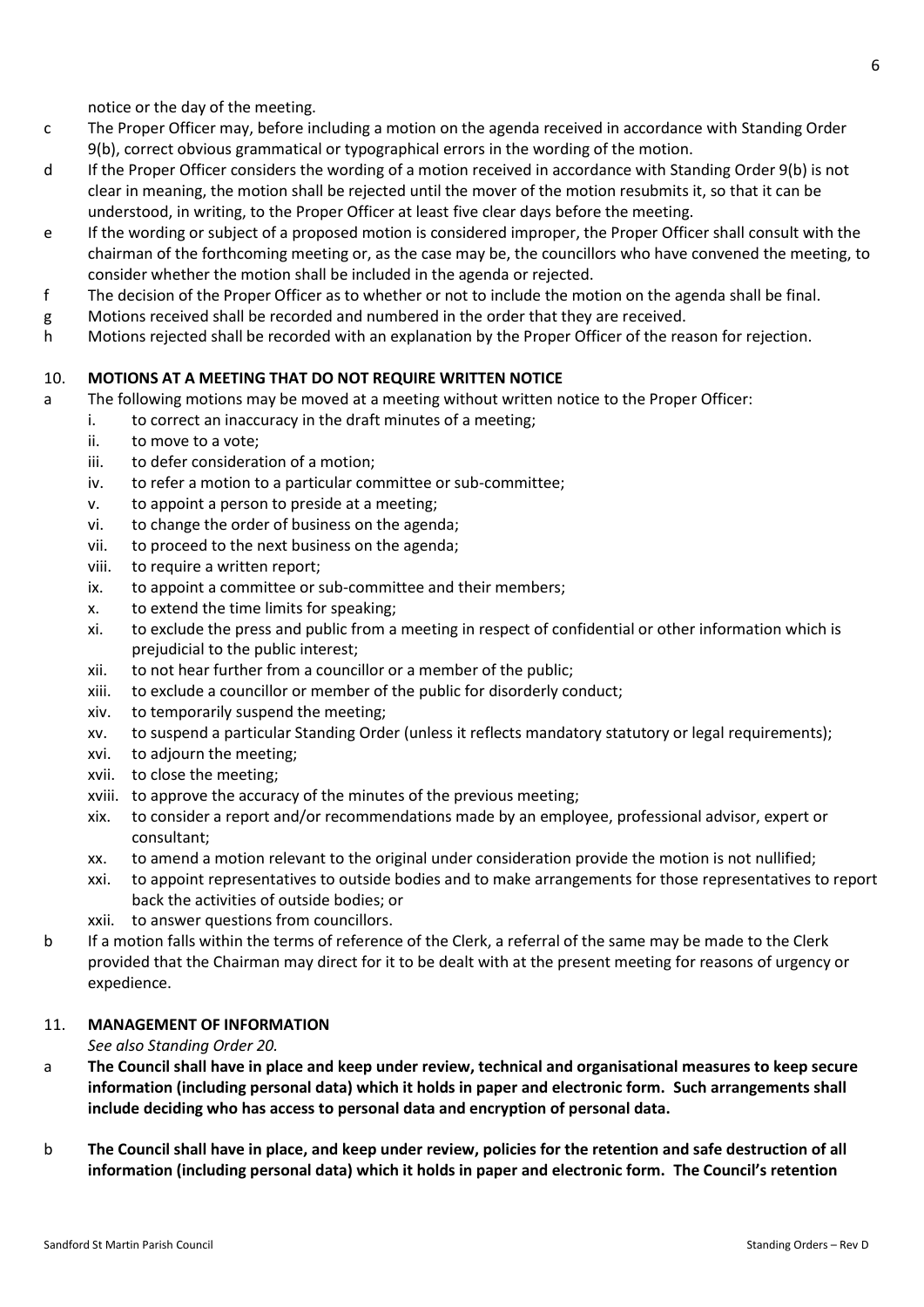**policy shall confirm the period for which information (including personal data) shall be retained or if this is not possible the criteria used to determine that period (e.g. the Limitation Act 1980).**

- c **The agenda, papers that support the agenda and the minutes of a meeting shall not disclose or otherwise undermine confidential information or personal data without legal justification.**
- d **Councillors, staff, the Council's contractors and agents shall not disclose confidential information or personal data without legal justification.**

# 12. **DRAFT MINUTES**

Full Council meetings Committee meetings **Committee** meetings Sub-committee meetings

- a If the draft minutes of a preceding meeting have been served on councillors with the agenda to attend the meeting at which they are due to be approved for accuracy, they shall be taken as read.
- b There shall be no discussion about the draft minutes of a preceding meeting except in relation to their accuracy. A motion to correct an inaccuracy in the draft minutes shall be moved in accordance with Standing Order 10(a)(j).
- c The accuracy of draft minutes, including any amendment(s) made to them, shall be confirmed by resolution and shall be signed by the chairman of the meeting and stand as an accurate record of the meeting to which the minutes relate.
- d If the chairman of the meeting does not consider the minutes to be an accurate record of the meeting to which they relate, he shall sign the minutes and include a paragraph in the following terms or to the same effect: *"The chairman of this meeting does not believe that the minutes of the meeting of the (…) held on [date] in respect of (…) were a correct record but his view was not upheld by the meeting and the minutes are confirmed as an accurate record of the proceedings."*
- e ● **If the Council's gross annual income or expenditure (whichever is higher) does not exceed £25,000, it shall publish draft minutes on a website which is publicly accessible and free of charge not later than one month after the meeting has taken place.**
- f Subject to the publication of draft minutes in accordance with Standing Order 12(e) and Standing Order 20(a) and following a resolution which confirms the accuracy of the minutes of a meeting, the draft minutes or recordings of the meeting for which approved minutes shall be destroyed.

# 13. **CODE OF CONDUCT AND DISPENSATIONS**

*See also Standing Order 3(u).*

- a All councillors and non-councillors with voting rights shall observe the Code of Conduct adopted by the Council.
- b Unless he has been granted a dispensation, a councillor or non-councillor with voting rights shall withdraw from a meeting when it is considering a matter in which he has a disclosable pecuniary interest. He may return to the meeting after it has considered the matter in which he had the interest.
- c Unless he has been granted a dispensation, a councillor or non-councillor with voting rights shall withdraw from a meeting when it is considering a matter in which he has another interest if so required by the Council's Code of Conduct. He may return to the meeting after it has considered the matter in which he had the interest.
- d **Dispensation requests shall be in writing and submitted to the Proper Officer** as soon as possible before the meeting, or failing that, at the start of the meeting for which the dispensation is required.
- e A decision as to whether to grant a dispensation shall be made by a meeting of the Council, or committee or subcommittee for which the dispensation is required and that decision is final.
- f A dispensation request shall confirm:
	- i. the description and the nature of the disclosable pecuniary interest or other interest to which the request for the dispensation relates;
	- ii. whether the dispensation is required to participate at a meeting in a discussion only or a discussion and a vote;
	- iii. the date of the meeting or the period (not exceeding four years) for which the dispensation is sought; and
	- iv. an explanation as to why the dispensation is sought.
- g Subject to Standing Orders 13(d) and (f), a dispensation request shall be considered at the beginning of the meeting of the Council, or committee or sub-committee for which the dispensation is required.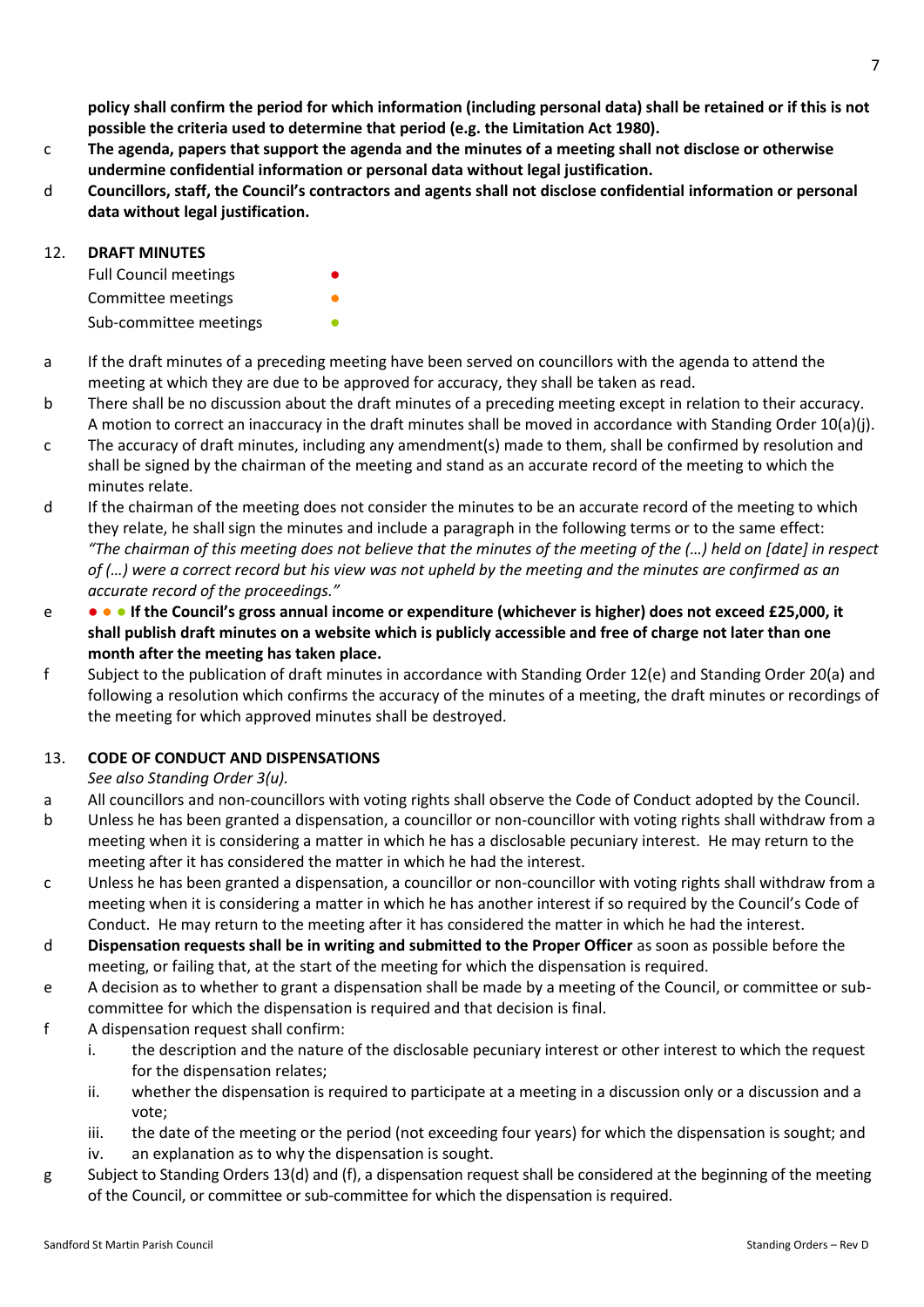- **h A dispensation may be granted in accordance with Standing Order 13(e) if having regard to all relevant circumstances any of the following apply:**
	- **i. without the dispensation the number of persons prohibited from participating in the particular business would be so great a proportion of the meeting transacting the business as to impede the transaction of the business;**
	- **ii. granting the dispensation is in the interests of persons living in the Council's area; or**
	- **iii. it is otherwise appropriate to grant a dispensation.**

# 14. **CODE OF CONDUCT COMPLAINTS**

- a Upon notification by the District or Unitary Council that it is dealing with a complaint that a councillor or noncouncillor with voting rights has breached the Council's code of conduct, the Proper Officer shall, subject to Standing Order 11, report this to the Council.
- b Where the notification in Standing Order 14(a) relates to a complaint made by the Proper Officer, the Proper Officer shall notify the Chairman of Council of this fact, and the Chairman shall nominate another staff member to assume the duties of the Proper Officer in relation to the complaint until it has been determined and the Council has agreed what action, if any, to take in accordance with Standing Order 14(d).
- c The Council may:
	- i. provide information or evidence where such disclosure is necessary to investigate the complaint or is a legal requirement;
	- ii. seek information relevant to the complaint from the person or body with statutory responsibility for investigation of the matter;
- d **Upon notification by the District or Unitary Council that a councillor or non-councillor with voting rights has breached the Council's code of conduct, the Council shall consider what, if any, action to take against him. Such action excludes disqualification or suspension from office.**

# 15. **PROPER OFFICER**

- a The Proper Officer shall be either (i) the Clerk or (ii) other staff member(s) nominated by the Council to undertake the work of the Proper Officer when the Proper Officer is absent.
- b The Proper Officer shall:
	- i. **at least three clear days before a meeting of the council, a committee** or a sub-committee**,**
		- **serve on councillors by delivery or post at their residences or by email authenticated in such manner as the Proper Officer thinks fit, a signed summons confirming the time, place and the agenda (provided the councillor has consented to service by email), and**
		- **provide, in a conspicuous place, public notice of the time, place and agenda (provided that the public notice with agenda of an extraordinary meeting of the Council convened by councillors is signed by them).**

*See Standing Order 3(b) for the meaning of clear days for a meeting of a full council and Standing Order 3(c) for the meaning of clear days for a meeting of a committee;*

- ii. subject to Standing Order 9, include on the agenda all motions in the order received unless a councillor has given written notice at least 5 days before the meeting confirming his withdrawal of it;
- iii. **convene a meeting of the Council for the election of a new Chairman of the Council, occasioned by a casual vacancy in his office;**
- iv. **facilitate inspection of the minute book by local government electors;**
- v. **receive and retain copies of byelaws made by other local authorities;**
- vi. hold acceptance of office forms from councillors;
- vii. hold a copy of every councillor's register of interests;
- viii. assist with responding to requests made under freedom of information legislation and rights exercisable under data protection legislation, in accordance with the Council's relevant policies and procedures;
- ix. liaise, as appropriate, with the Council's Data Protection Officer (if there is one);
- x. receive and send general correspondence and notices on behalf of the Council except where there is a resolution to the contrary;
- xi. assist in the organisation of, storage of, access to, security of and destruction of information held by the Council in paper and electronic form subject to the requirements of data protection and freedom of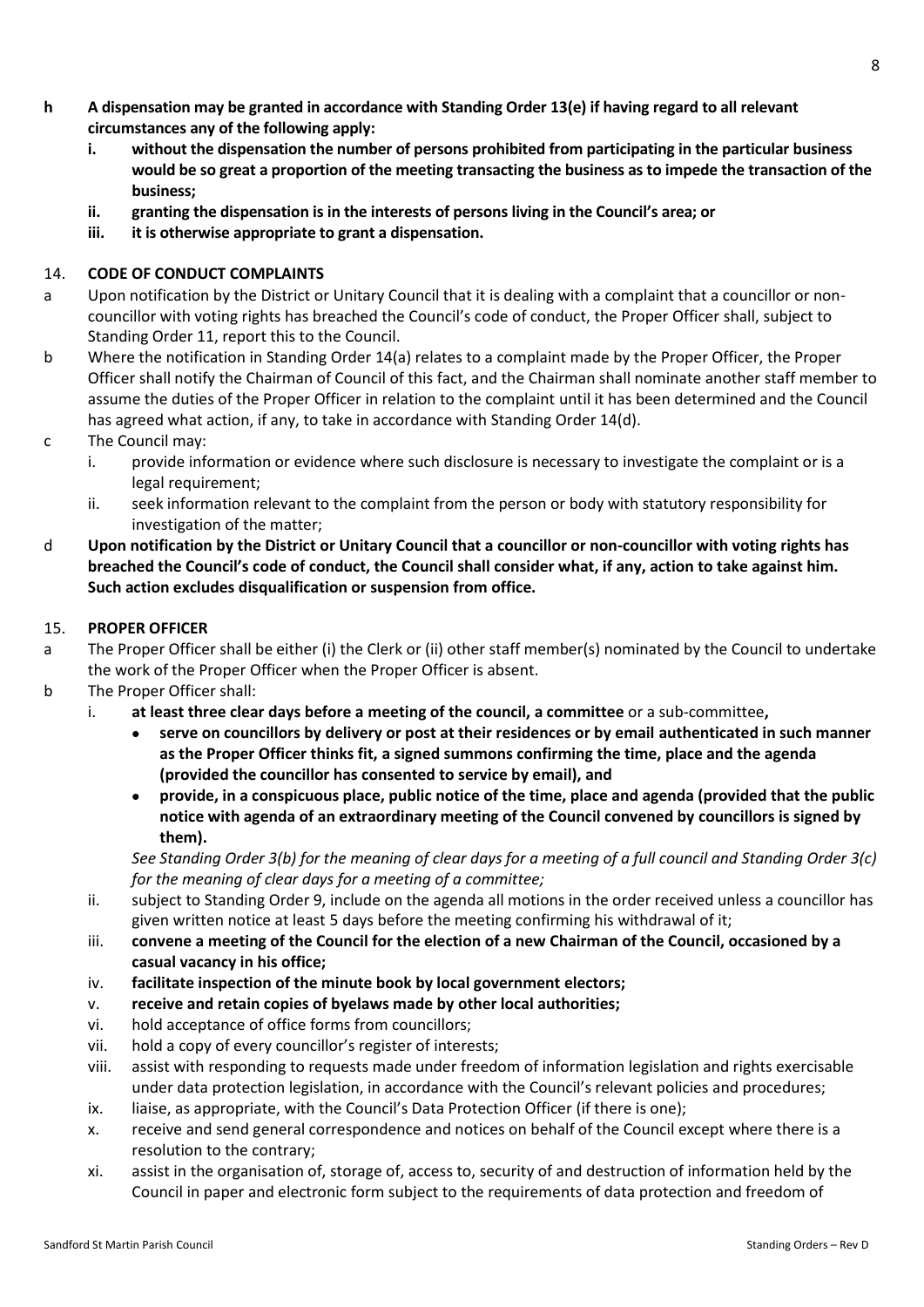information legislation and other legitimate requirements (e.g. the Limitation Act 1980);

- xii. arrange for legal deeds to be executed;
- (*see also Standing Order 23);*
- xiii. arrange or manage the prompt authorisation, approval, and instruction regarding any payments to be made by the Council in accordance with its Financial Regulations;
- xiv. record every planning application notified to the Council and the Council's response to the local planning authority;
- xv. refer a planning application received by the Council to the Chairman or in his absence the Vice-Chairman (if there is one) of the Council within two working days of receipt to facilitate an extraordinary meeting if the nature of a planning application requires consideration before the next ordinary meeting of the Council;
- xvi. manage access to information about the Council via the publication scheme; and
- xvii. retain custody of the seal of the Council (if there is one) which shall not be used without a resolution to that effect.

(s*ee also Standing Order 23).*

# 16. **RESPONSIBLE FINANCIAL OFFICER**

a The Council shall appoint appropriate staff member(s) to undertake the work of the Responsible Financial Officer when the Responsible Financial Officer is absent.

# 17. **ACCOUNTS AND ACCOUNTING STATEMENTS**

- a "Proper practices" in Standing Orders refer to the most recent version of "Governance and Accountability for Local Councils – a Practitioners' Guide".
- b All payments by the Council shall be authorised, approved and paid in accordance with the law, proper practices and the Council's Financial Regulations.
- c The Responsible Financial Officer shall supply to each councillor as soon as practicable after 30 June, 30 September and 31 December in each year a statement to summarise:
	- i. the Council's receipts and payments (or income and expenditure) for each quarter;
	- ii. the Council's aggregate receipts and payments (or income and expenditure) for the year to date;
	- iii. the balances held at the end of the quarter being reported and which includes a comparison with the budget for the financial year and highlights any actual or potential overspends.
- d As soon as possible after the financial year end at 31 March, the Responsible Financial Officer shall provide:
	- i. each councillor with a statement summarising the Council's receipts and payments (or income and expenditure) for the last quarter and the year to date for information; and
	- ii. to the Council the accounting statements for the year in the form of Section 2 of the Annual Governance and Accountability Return, as required by proper practices, for consideration and approval.
- e The year-end accounting statements shall be prepared in accordance with proper practices and apply the form of accounts determined by the Council (receipts and payments, or income and expenditure) for the year to 31 March. A completed draft Annual Governance and Accountability Return shall be presented to all councillors at least 14 days prior to anticipated approval by the Council. The Annual Governance and Accountability Return of the Council, which is subject to external audit, including the annual governance statement, shall be presented to the Council for consideration and formal approval before 30 June.

# 18. **FINANCIAL CONTROLS AND PROCUREMENT**

- a. The Council shall consider and approve Financial Regulations drawn up by the Responsible Financial Officer, which shall include detailed arrangements in respect of the following:
	- i. the keeping of accounting records and systems of internal controls;
	- ii. the assessment and management of financial risks faced by the Council;
	- iii. the work of the independent internal auditor in accordance with proper practices and the receipt of regular reports from the internal auditor, which shall be required at least annually;
	- iv. the inspection and copying by councillors and local electors of the Council's accounts and/or orders of payments; and
	- v. whether contracts with an estimated value below **£25,000** due to special circumstances are exempt from a tendering process or procurement exercise.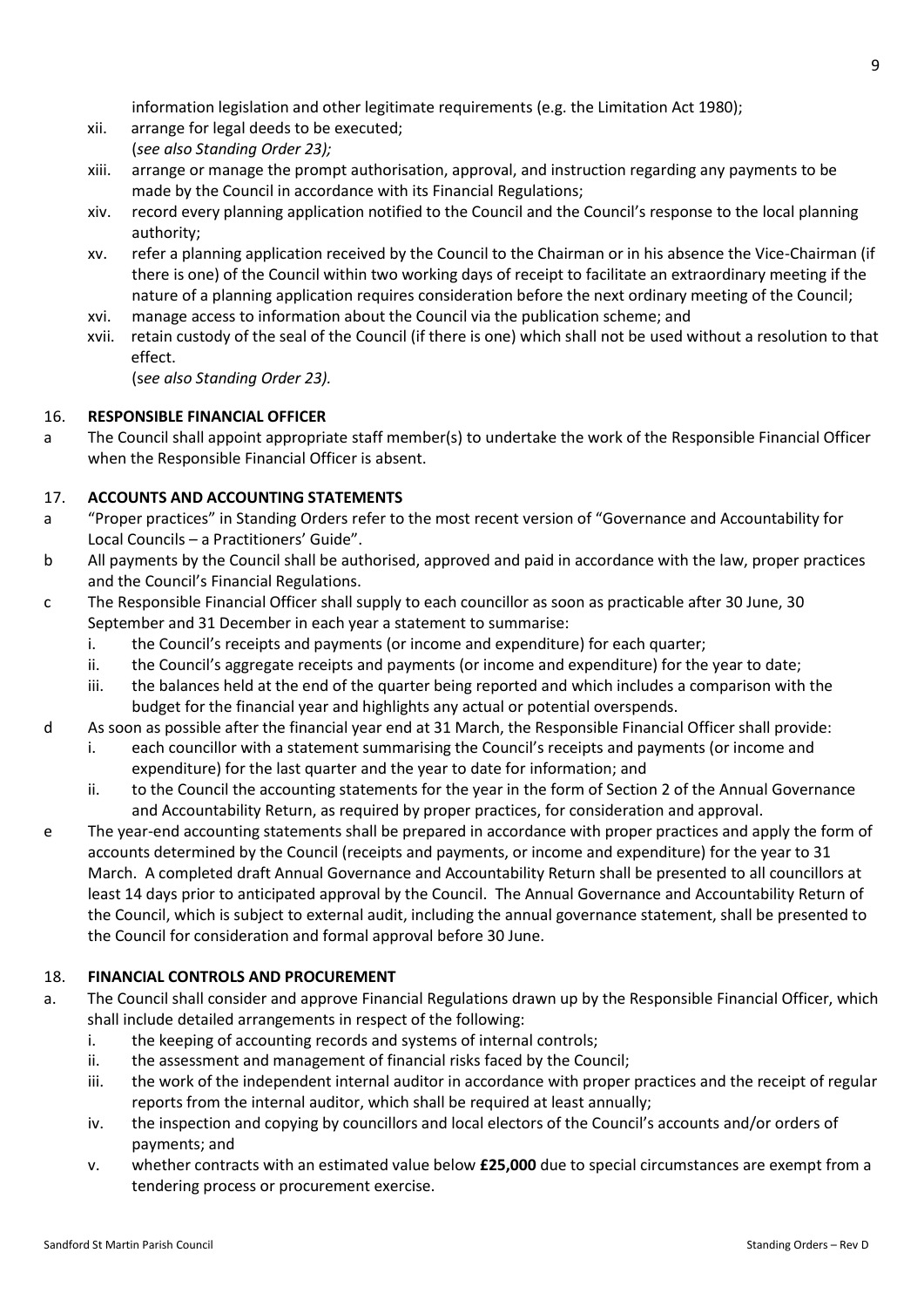- b. Financial Regulations shall be reviewed regularly and at least annually for fitness of purpose.
- c. **A public contract regulated by the Public Contracts Regulations 2015 with an estimated value in excess of £25,000 but less than the relevant thresholds in Standing Order 18(f) is subject to Regulations 109-114 of the Public Contracts Regulations 2015 which include a requirement on the Council to advertise the contract opportunity on the Contracts Finder website regardless of what other means it uses to advertise the opportunity unless it proposes to use an existing list of approved suppliers (framework agreement).**
- d. Subject to additional requirements in the Financial Regulations of the Council, the tender process for contracts for the supply of goods, materials, services or the execution of works shall include, as a minimum, the following steps:
	- i. a specification for the goods, materials, services or the execution of works shall be drawn up;
	- ii. an invitation to tender shall be drawn up to confirm (i) the Council's specification (ii) the time, date and address for the submission of tenders (iii) the date of the Council's written response to the tender and (iv) the prohibition on prospective contractors contacting councillors or staff to encourage or support their tender outside the prescribed process;
	- iii. the invitation to tender shall be advertised in a local newspaper and in any other manner that is appropriate;
	- iv. tenders are to be submitted in writing in a sealed marked envelope addressed to the Proper Officer;
	- v. tenders shall be opened by the Proper Officer in the presence of at least one councillor after the deadline for submission of tenders has passed;
	- vi. tenders are to be reported to and considered by the appropriate meeting of the Council or a committee or sub-committee with delegated responsibility.
- e. Neither the Council, nor a committee or a sub-committee with delegated responsibility for considering tenders, is bound to accept the lowest value tender.
- f. **A public contract regulated by the Public Contracts Regulations 2015 with an estimated value in excess of £189,330 for a public service or supply contract or in excess of £4,733,252 for a public works contract; or £633,540 for a social and other specific services contract (or other thresholds determined by the European Commission every two years and published in the Official Journal of the European Union (OJEU)) shall comply with the relevant procurement procedures and other requirements in the Public Contracts Regulations 2015 which include advertising the contract opportunity on the Contracts Finder website and in OJEU.**
- g. **A public contract in connection with the supply of gas, heat, electricity, drinking water, transport services, or postal services to the public; or the provision of a port or airport; or the exploration for or extraction of gas, oil or solid fuel with an estimated value in excess of £378,660 for a supply, services or design contract; or in excess of £4,733,252 for a works contract; or £663,540 for a social and other specific services contract (or other thresholds determined by the European Commission every two years and published in OJEU) shall comply with the relevant procurement procedures and other requirements in the Utilities Contracts Regulations 2016.**
- h. The Council's Financial Regulations may make provision for the authorisation of the payment of money in exercise of any of the Council's functions to be delegated to an employee.

# 19. **HANDLING STAFF MATTERS**

- a A matter personal to a member of staff that is being considered by a meeting of Council is subject to Standing Order 11.
- b Subject to the Council's policy regarding absences from work, the Clerk shall notify the Chairman of the Council, or if he is not available, the Vice-Chairman (if there is one) of the Council of absence occasioned by illness or other reason and that person shall report such absence to Council at its next meeting.
- c The Chairman of the Council or in his absence, the Vice-Chairman shall upon a resolution conduct a review of the performance and annual appraisal of the work of the Clerk. The reviews and appraisal shall be reported in writing and are subject to approval by resolution by the Council.
- d Subject to the Council's policy regarding the handling of grievance matters, the Clerk shall contact the Chairman of the Council or in his absence, the Vice-Chairman of the Council in respect of an informal or formal grievance matter, and this matter shall be reported back and progressed by resolution of the Council.
- e Subject to the Council's policy regarding the handling of grievance matters, if an informal or formal grievance matter raised by the Clerk relates to the Chairman or Vice-Chairman of the Council, this shall be communicated to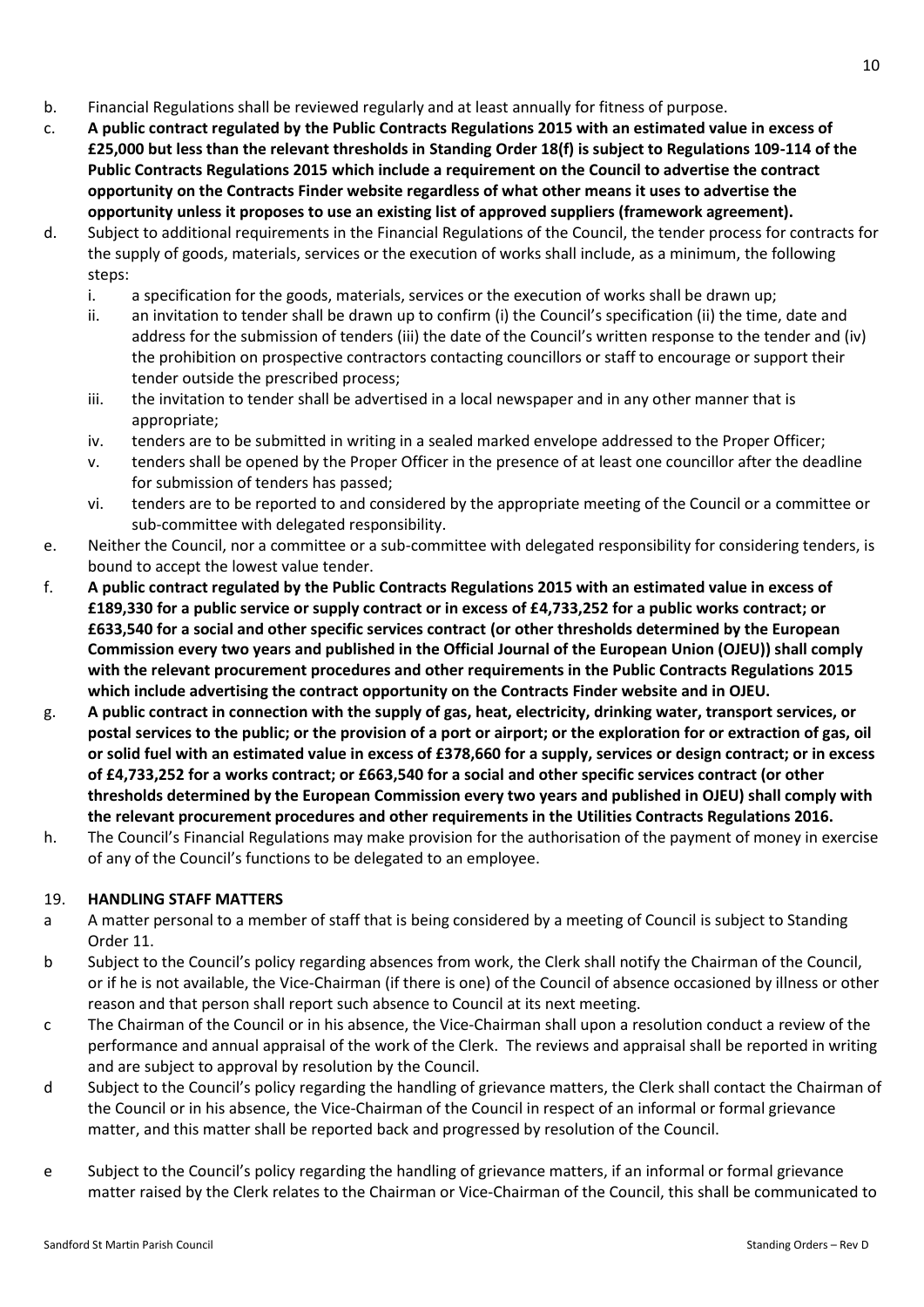another member of the Council, which shall be reported back and progressed by resolution of the Council.

- f Any persons responsible for all or part of the management of staff shall treat as confidential the written records of all meetings relating to their performance, capabilities, grievance or disciplinary matters.
- g In accordance with Standing Order 11(a), persons with line management responsibilities shall have access to staff records referred to in Standing Order 19(f).

# 20. **RESPONSIBILITIES TO PROVIDE INFORMATION**

# *See also Standing Order 21.*

- a **In accordance with freedom of information legislation, the Council shall publish information in accordance with its publication scheme and respond to requests for information held by the Council.**
- b. **If gross annual income or expenditure (whichever is higher) does not exceed £25,000, the Council shall publish information in accordance with the requirements of the Smaller Authorities (Transparency Requirements) (England) Regulations 2015.**
- c. Subject to Standing Orders to the contrary or in respect of matters which are confidential, a councillor may, for the purpose of their official duties (but not otherwise), inspect any document in the possession of the Council and request a copy for the same purpose.
- d. The minutes of meetings of the Council shall be available for inspection by councillors.

# 21. **RESPONSIBILITIES UNDER DATA PROTECTION LEGISLATION**

(Below is not an exclusive list). *See also Standing Order 11.*

- a The Council may appoint a Data Protection Officer.
- b **The Council shall have policies and procedures in place to respond to an individual exercising statutory rights concerning his personal data.**
- c **The Council shall have a written policy in place for responding to and managing a personal data breach.**
- d **The Council shall keep a record of all personal data breaches comprising the facts relating to the personal data breach, its effects and the remedial action taken.**
- e **The Council shall ensure that information communicated in its privacy notice(s) is in an easily accessible and available form and kept up to date.**
- f **The Council shall maintain a written record of its processing activities.**

# 22. **RELATIONS WITH THE PRESS/MEDIA**

a Requests from the press or other media for an oral or written comment or statement from the Council, its councillors or staff shall be handled in accordance with the Council's policy in respect of dealing with the press and/or other media.

# 23. **EXECUTION AND SEALING OF LEGAL DEEDS**

*See also Standing Orders 15(b)(xii) and (xvii).*

- a A legal deed shall not be executed on behalf of the Council unless authorised by a resolution.
- b **Subject to Standing Order 23(a), any two councillors may sign, on behalf of the Council, any deed required by law and the Proper Officer shall witness their signatures.** *The above is applicable to a Council without a common seal.*

### 24. **COMMUNICATING WITH DISTRICT AND COUNTY OR UNITARY COUNCILLORS**

- a An invitation to attend a meeting of the Council shall be sent, together with the agenda, to the ward councillor(s) of the District and County Council representing the area of the Council.
- b Unless the Council determines otherwise, a copy of each letter sent to the District and County Council shall be sent to the ward councillor(s) representing the area of the Council.

### 25. **RESTRICTIONS ON COUNCILLOR ACTIVITIES**

- a. Unless duly authorised no councillor shall:
	- i. inspect any land and/or premises which the Council has a right or duty to inspect; or
	- ii. issue orders, instructions or directions.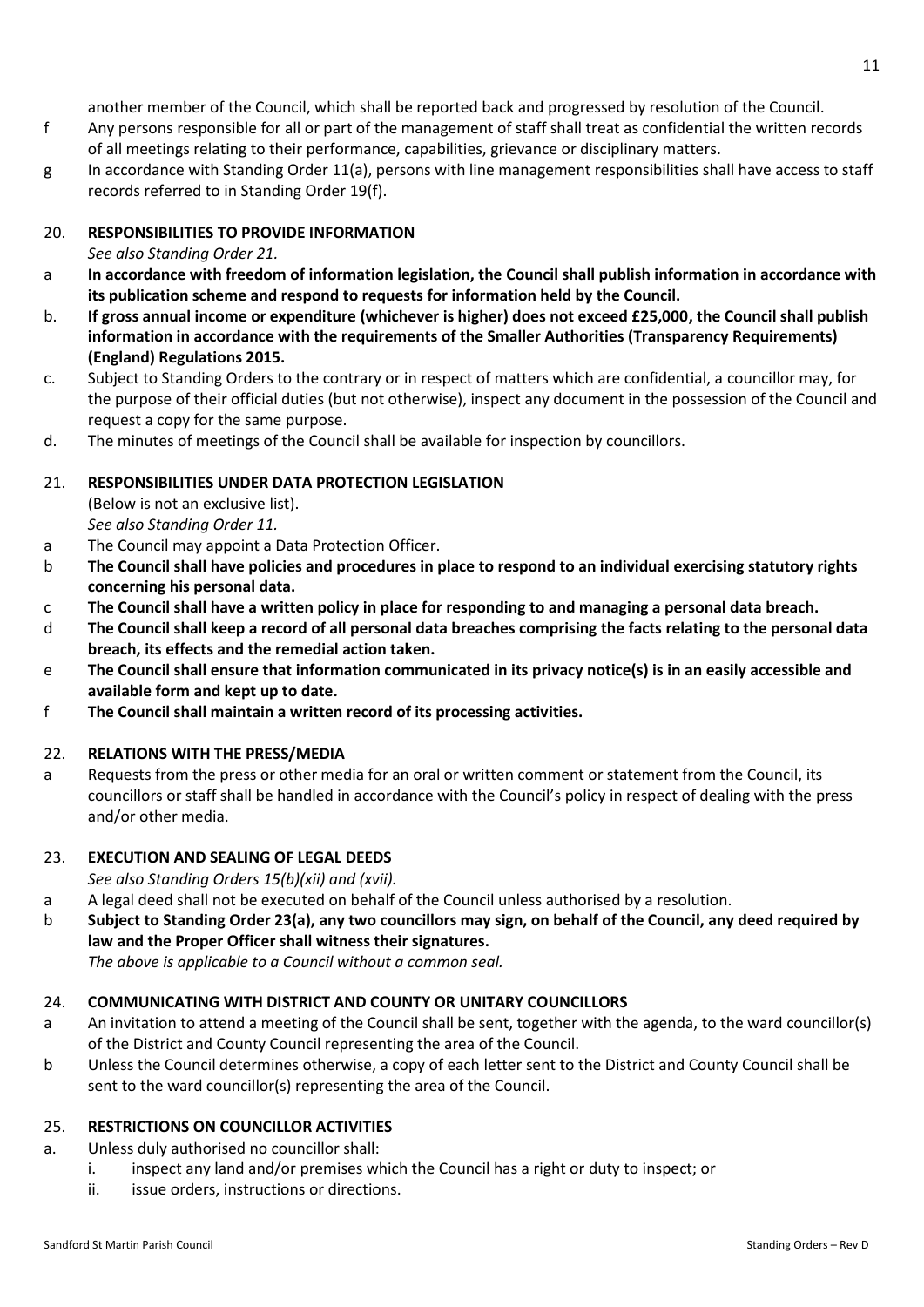# 26. **STANDING ORDERS GENERALLY**

- a All or part of a Standing Order, except one that incorporates mandatory statutory or legal requirements, may be suspended by resolution in relation to the consideration of an item on the agenda for a meeting.
- b A motion to add to or vary or revoke one or more of the Council's Standing Orders, except one that incorporates mandatory statutory or legal requirements, shall be proposed by a special motion, the written notice by at least 2 councillors to be given to the Proper Officer in accordance with Standing Order 9.
- c The Proper Officer shall provide a copy of the Council's Standing Orders to a councillor as soon as possible.
- d The decision of the chairman of a meeting as to the application of Standing Orders at the meeting shall be final.

### 27. **QUESTIONS**

- a A councillor may seek an answer to a question concerning any business of the Council provided 5 days notice of the question has been given to the Proper Officer.
- b Questions not related to items of business on the agenda for a meeting shall only be asked during the part of the meeting set aside for such questions.
- c Every question shall be put and answered without discussion.

### 28. **CANVASSING OF AND RECOMMENDATIONS BY COUNCILLORS**

- a Canvassing councillors, directly or indirectly, for appointment to or by the Council shall disqualify the candidate from such an appointment. The Proper Officer shall disclose the requirements of this Standing Order to every candidate.
- b A councillor shall not solicit a person for appointment to or by the Council or recommend a person for such appointment or for promotion; but, nevertheless, any such person may give a written testimonial of a candidate's ability, experience or character for submission to the Council with an application for appointment.
- c This Standing Order shall apply to tenders as if the person making the tender were a candidate for appointment.

# 29. **WORKING PARTIES**

- a The Council may appoint Working Parties as necessary.
- b A Working Party is a group set up for a specific purpose and is time-limited.
- c A Working Party is not able to make decisions. Reports and recommendations are reported back to full Council.
- d Meetings do not need to be called by a Summons or be open to the public.

### 30. **LEAD COUNCILLORS**

- a The Parish Council may appoint Lead Councillors and specify the functions for which they are responsible.
- b Lead Councillors do not have powers to make financial commitments or take decisions independently of the Council. Their responsibilities are to:
	- i. Lead focussed initiatives related to their nominated area of interest;
	- ii. Report activities to the full Council and present resolutions for approval as required;
	- iii. Manage actions agreed by the Council;
	- iv. Ensure transactions are co-ordinated through the Clerk.

### 31. **PLANNING**

- a Planning matters can be contentious and it is important to ensure that comments submitted remain fair and balanced. Members must declare an interest and not become involved in planning applications that relate to them, their family, associates or neighbours.
- b Planning application procedure The Parish Council is notified by West Oxfordshire District Council (the local planning authority) of planning applications made within Sandford St Martin Parish. For original applications, the Parish Council is asked to give its view within 21 days and for amendment applications, the period is reduced to 14 days.
- c The standard procedure for all electronic applications received is:
	- i. Clerk receives notice from WODC;
	- ii. Clerk forwards details of application to councillors via email;
	- iii. If a response deadline falls prior to the next meeting, the Clerk will request an extension from WODC;